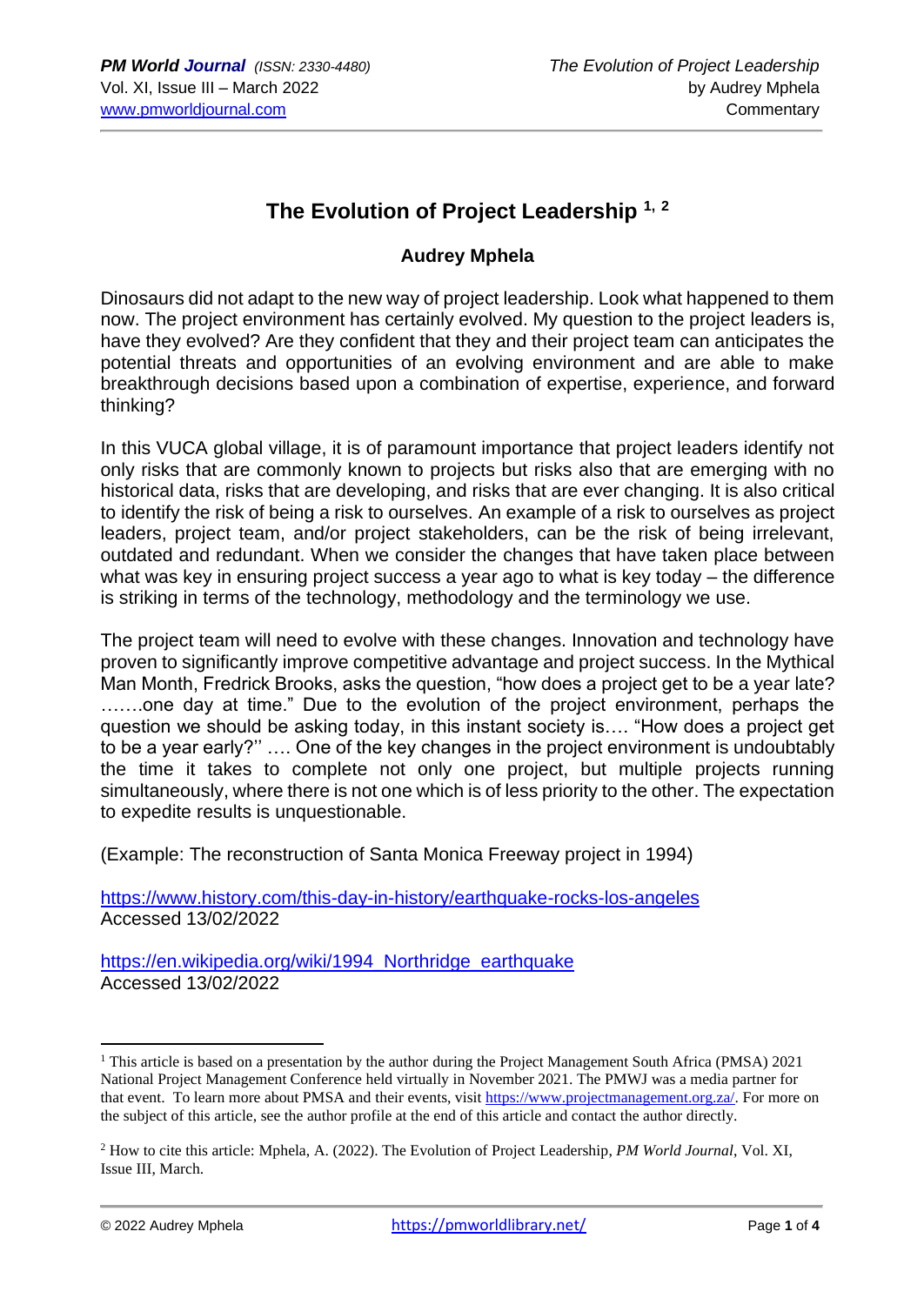07 January 1994, a massive 6.7 Magnitude Earthquake rocked Los Angeles. 48 000 buildings damaged, more than 22 000 people left homeless, some injured and some died.

One of the key areas affected was the Santa Monica freeway which carried more than 341 000 vehicles daily. The closure of the freeway cost Los Angeles more than 900 million dollars a day. This was back in 1994, 28 years ago.

Hashtag: #Project Management lessons learned should live forever: <https://www.epi.org/publication/bp166/> Accessed 13/02/2022

The project leaders elaborate, "We were rebuilding the roads and bridges within 24 hours of the earthquake. I issued an executive order suspending all statutes and regulations related to state contracting.…My goal was to reopen I-10 within 6 months, and every other road within a year. Each contract included an incentive if the work was late, we charged a fine and if it was completed early, we paid a bonus and the motorists in Los Angeles were happy each time we did. We waived the requirements for lengthy environmental and permitting reviews for strict replacement work cutting 18 to 24 months off the construction schedule."

[https://en.wikipedia.org/wiki/C.\\_C.\\_Myers](https://en.wikipedia.org/wiki/C._C._Myers) Accessed 13/02/2022

To reconstruct the freeway in Los Angeles on a 140-day project plan: The project was expedited to completion within 66 days. Additional human resources came out to site: Where 80 Workers were required, 422 workers were hired, working 12-hour shift, 24 hours a day, 7 days a week. Other improvisations included using expensive fast drying concrete, rather than the usual.

Fast forward 28 years later a different disaster strikes. What has changed? What has improved? According to:

www. [https://www.worldometers.info](https://www.worldometers.info/)  Accessed 03/02/2022

5,721,621 people have died so far from the coronavirus COVID-19 outbreak as of February 03, 2022, 15:45 GMT. The COVID 19 pandemic is something that is here to stay with us for a long time.

<https://www.sacyr.com/en/-/el-secreto-de-china-para-levantar-un-hospital-en-10-dias> Accessed 13/02/2022,

States that 'China has taken just ten days to build a 25.000-square-metre hospital. The aim of the building, which has 10,000 beds is to isolate the sick and prevent new infection in the face of the unstoppable escalation of the coronavirus (COVID-19) in centre Hubei province. This feat has been made possible by putting together dozens of prefabricated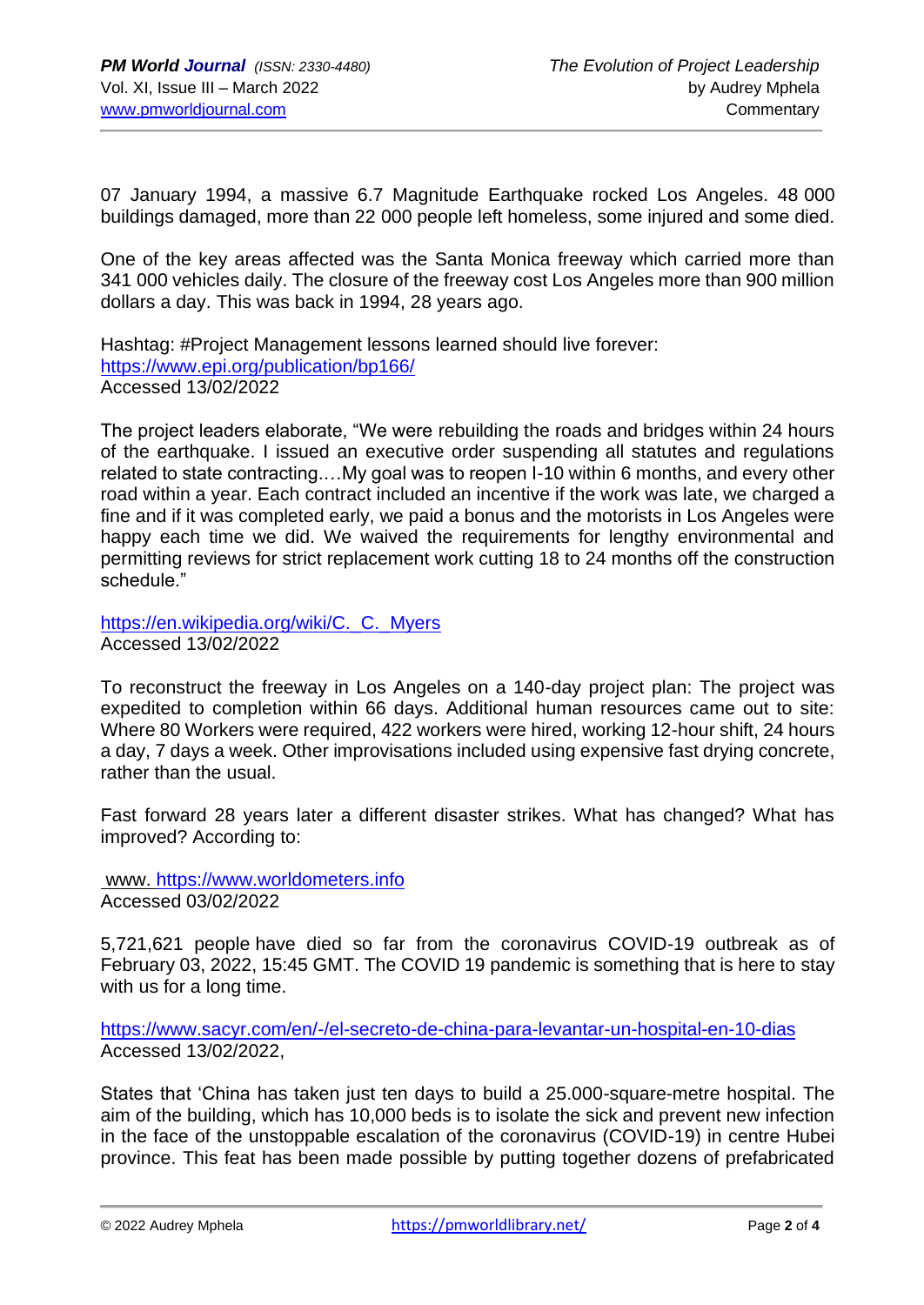modules. How is China able to erect hospitals, hotels. Bridges or train stations in just dozens of hours? The key apart from a huge volume of labour, is in the use of prefabricated materials and modular constriction'

How does learning and development come into play? Learning and Development comes in to play when we consider the role human resources will need to play to value add to projects going forward. With the increasing innovation and technology advances, this has also simultaneously increased the risk of human recourses hands on services being wiped out like the dinosaurs and replaced with robots. Would it not be an idea then for human resource to learn how to speak to robots? Other than being able to speak to robots, there are many other ideas that project leaders and project team can come up with to continue be an asset to the project environment. The onus is on the project leaders and project team to explore the possibilities and opportunities that they can create themselves.

Attention to the third side of the coin becomes imperative for project leaders to stay relevant and resilient even with these drastic changes and evolution. Often when we think of the pedagogy of mastery leaning, some of us may think of a chalk and talk set up, and this should not be the case. Learning can take place on the spot, as we go and as we grow. We need to be learning from current and past projects and also learning from outside the project environment in different settings and different circumstances - be it formal and/or informal.

Abigail Adams U.S. FIRST LADY (1797-1801) once said, "Learning is not attained by chance; it must be sought for with ardor and attended to with diligence."

When we intentionally and diligently invest time and finances to take on leaning opportunities, we can learn new skills that will enable us to stay relevant, continue to value add and evolve with the future of the project environment. I share more about Learning and Development with reference to black swan projects in one of my presentations tiled 'Project Management lessons learned should live forever, subtitled: how to curate and document your project management lessons learned.'

Innovation, technology, and human resource makes a difference in the evolution of the project leadership. To be futuristic project leaders who implements robust projects timeously, project leaders and the project team will need to strike the right balance. To learn new skills and abilities continually and consistently. May I encourage project leaders to continue to participate in the project Leadership conferences and explore common ground with other project leaders, to network globally and to collaborate where possible. I challenge project leaders to empower themselves through such and similar Learning and Development initiatives. I always look forward to the success project leaders endeavour to achieve. The opportunities and possibilities in the evolving project environment are infinite.